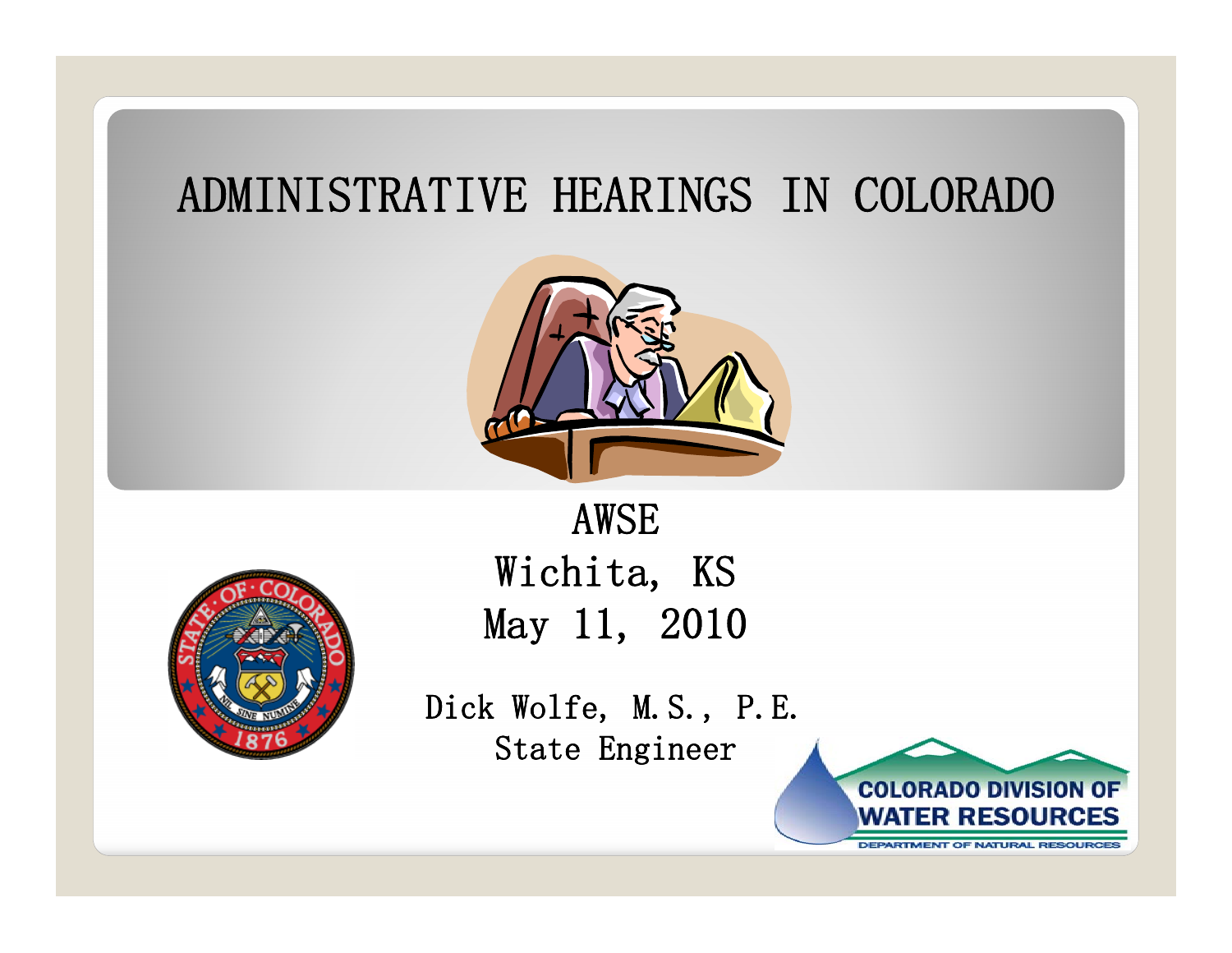#### **Types of Heari** ypes or Hear f Hearings

•Hearings for the State Enginee r

•Hearings for the Ground Water Commission

•Hearings for the Board of Examiners

•All others

Dam safety

Rules and Regulation Hearings

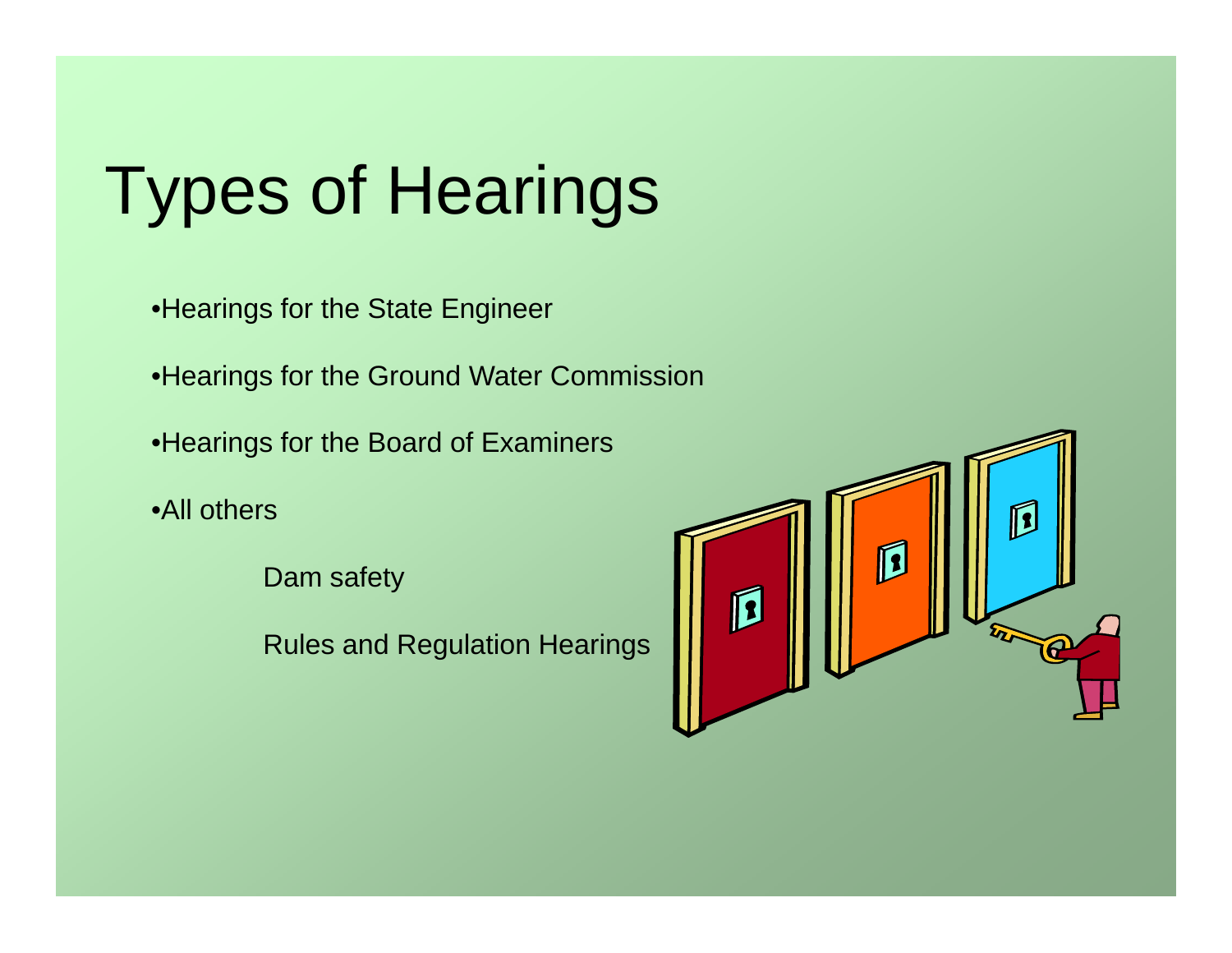## The Great Wall of China

Chinese Wall

Maintenance Ex Parte Communications Separate Files

**≻Of Crucial Importance** 

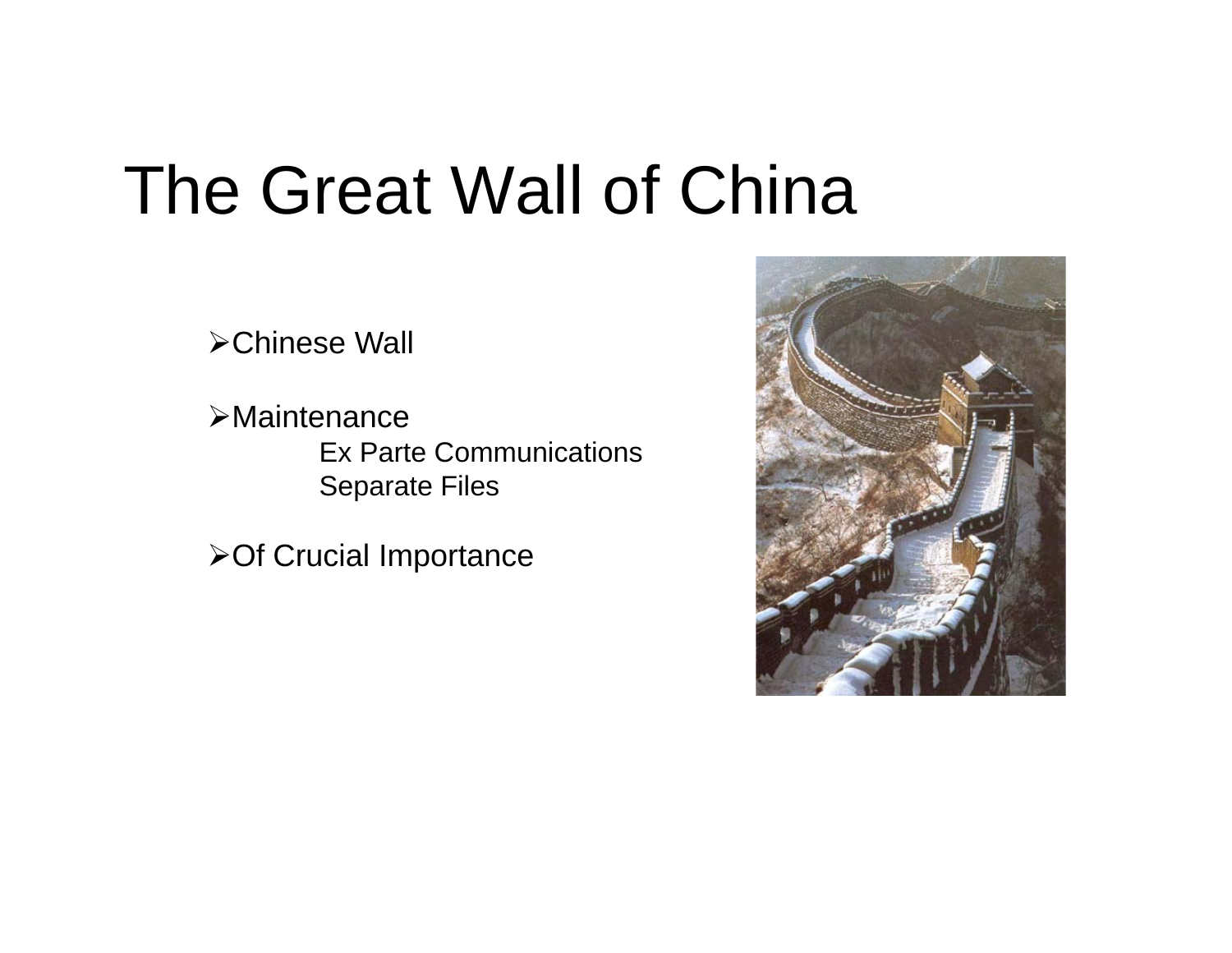## When should staff get an attorney?

•If the opposing party has one

•Whenever a formal motion or summary judgment is filed

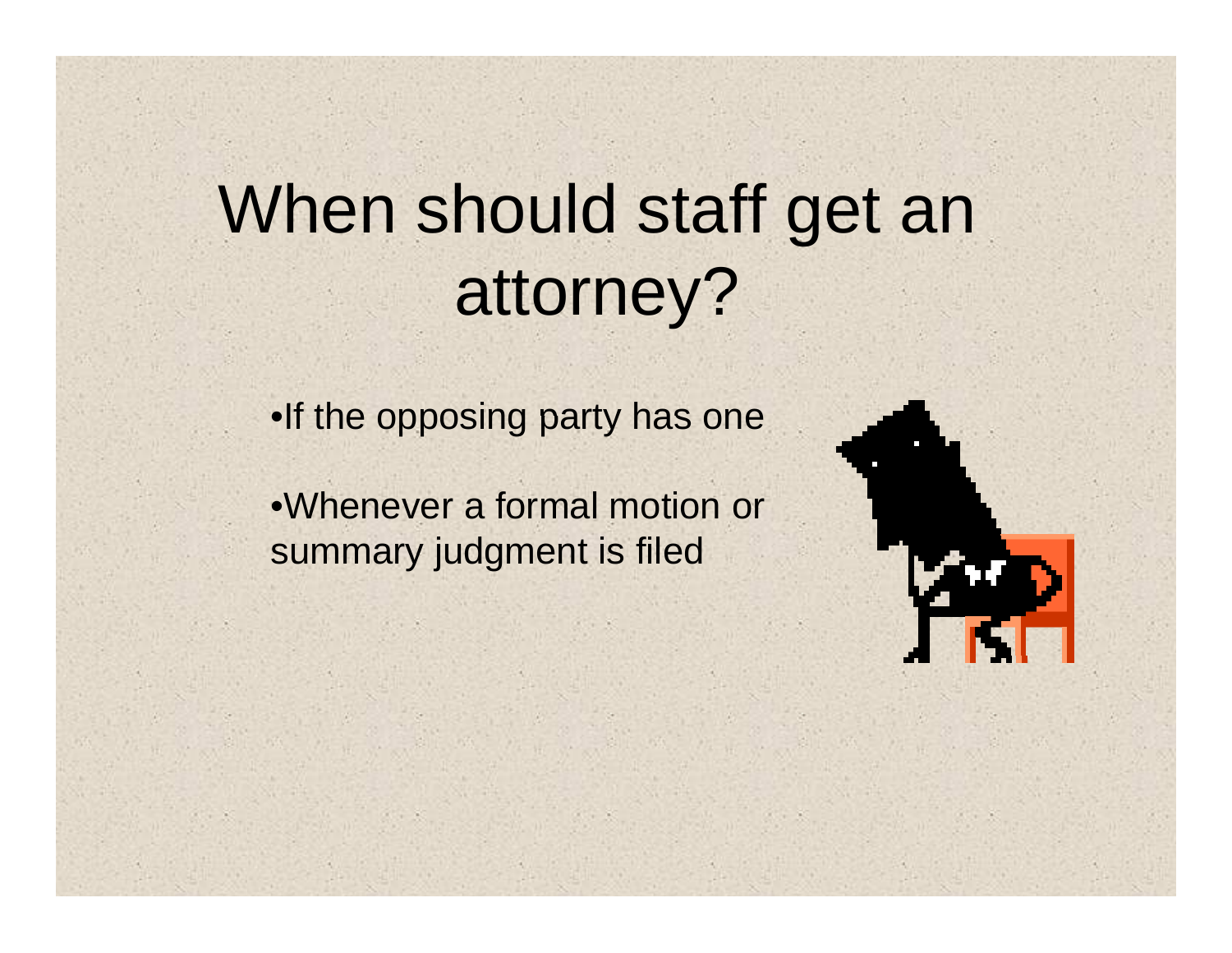## What governs the hearing procedures?

Administrative Procedures Act, C.R.S. 24-4-101, et. Seq.

Governs all administrative hearing procedures no matter what

Section 105 is main procedure

Governs most appeals

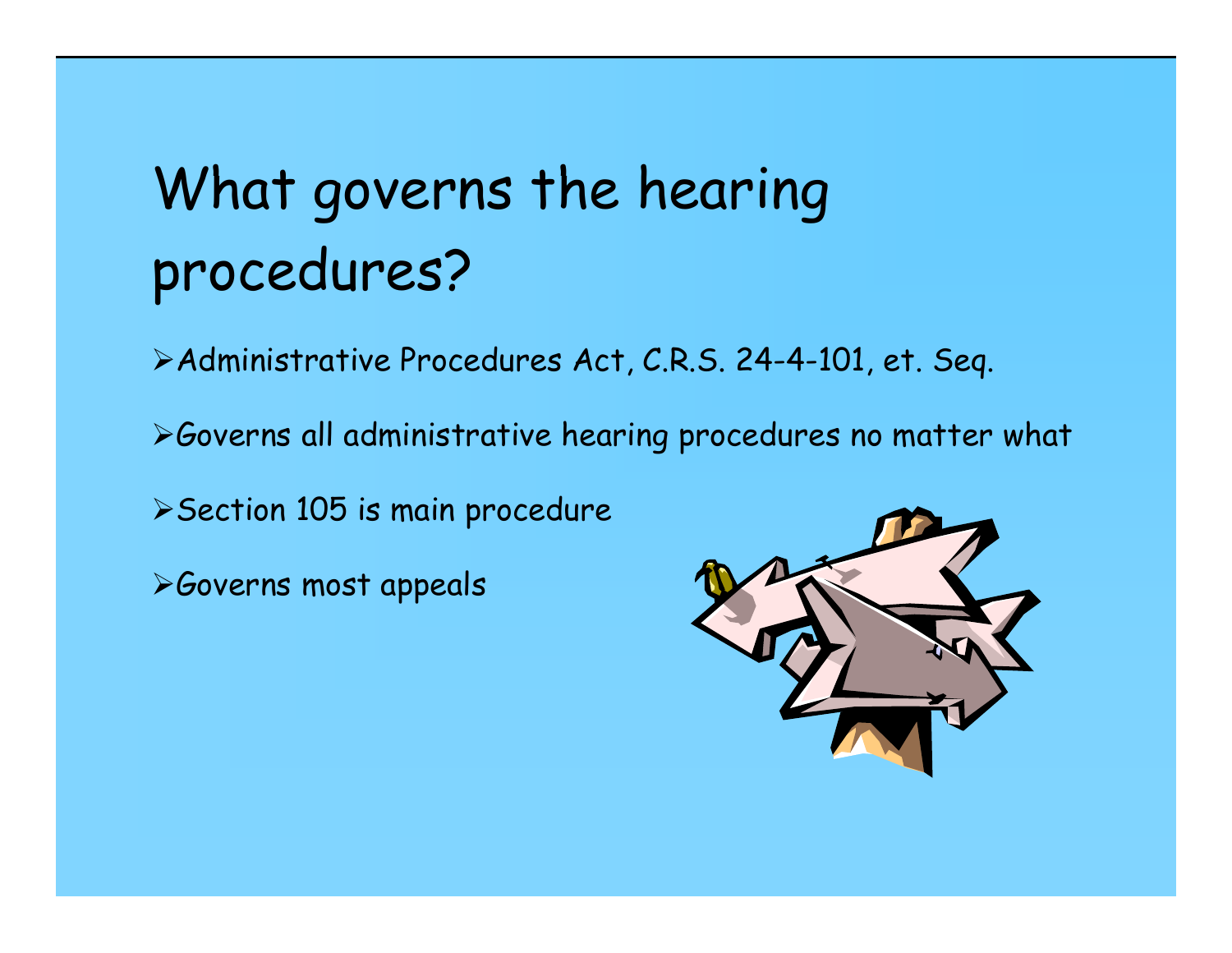## Rules and Regulations Concerning Hearings



•State Engineer's Procedural **Regulations** 

•Adjudicatory Rules for the Ground Water Commission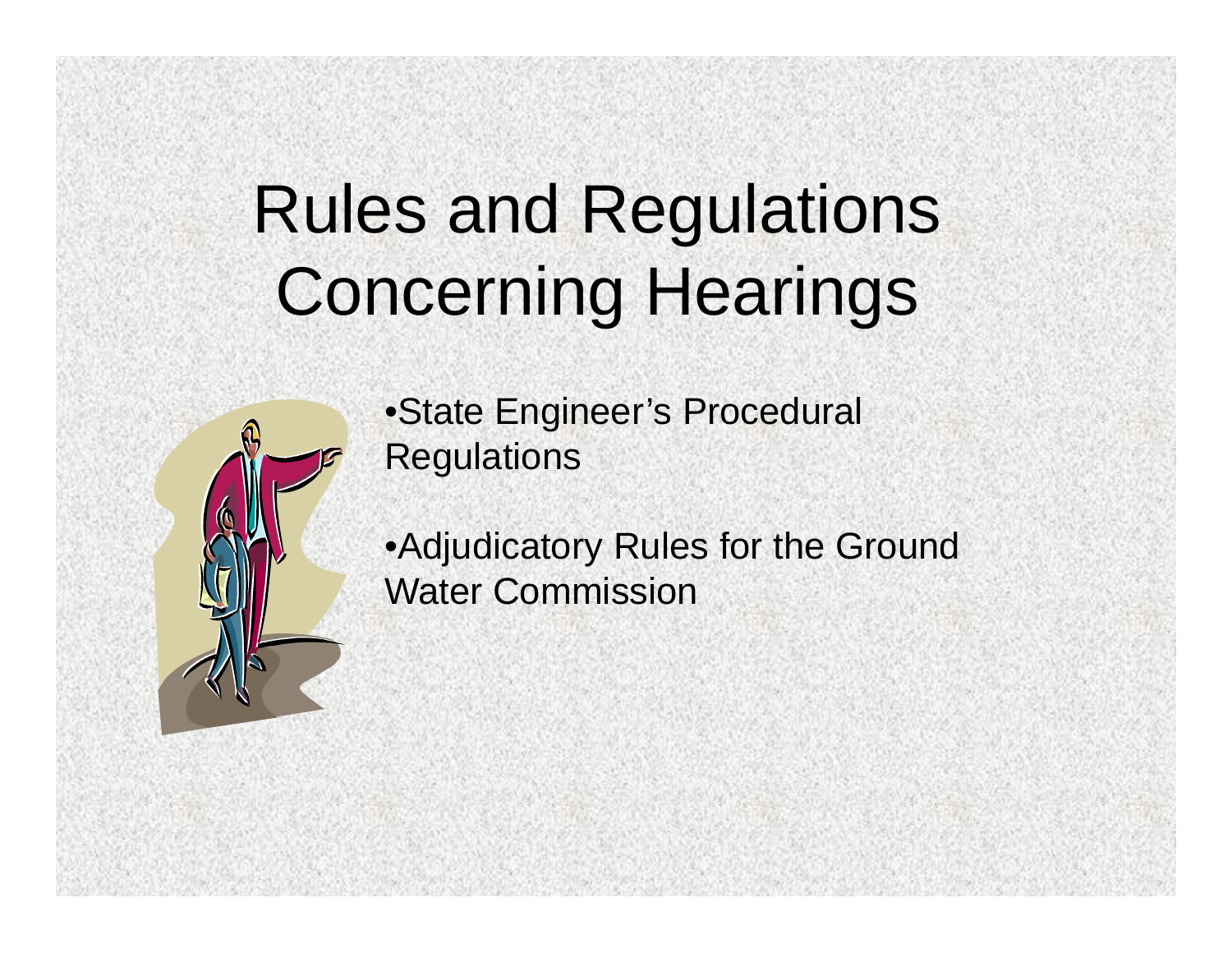### What other formal rules apply?

Colorado Rules of Civil Procedure

Colorado Rules of Evidence More liberal than Court

Heresay is generally ok

Weight of the evidence Preponderance of the evidence What a group of normal people would think was reasonable

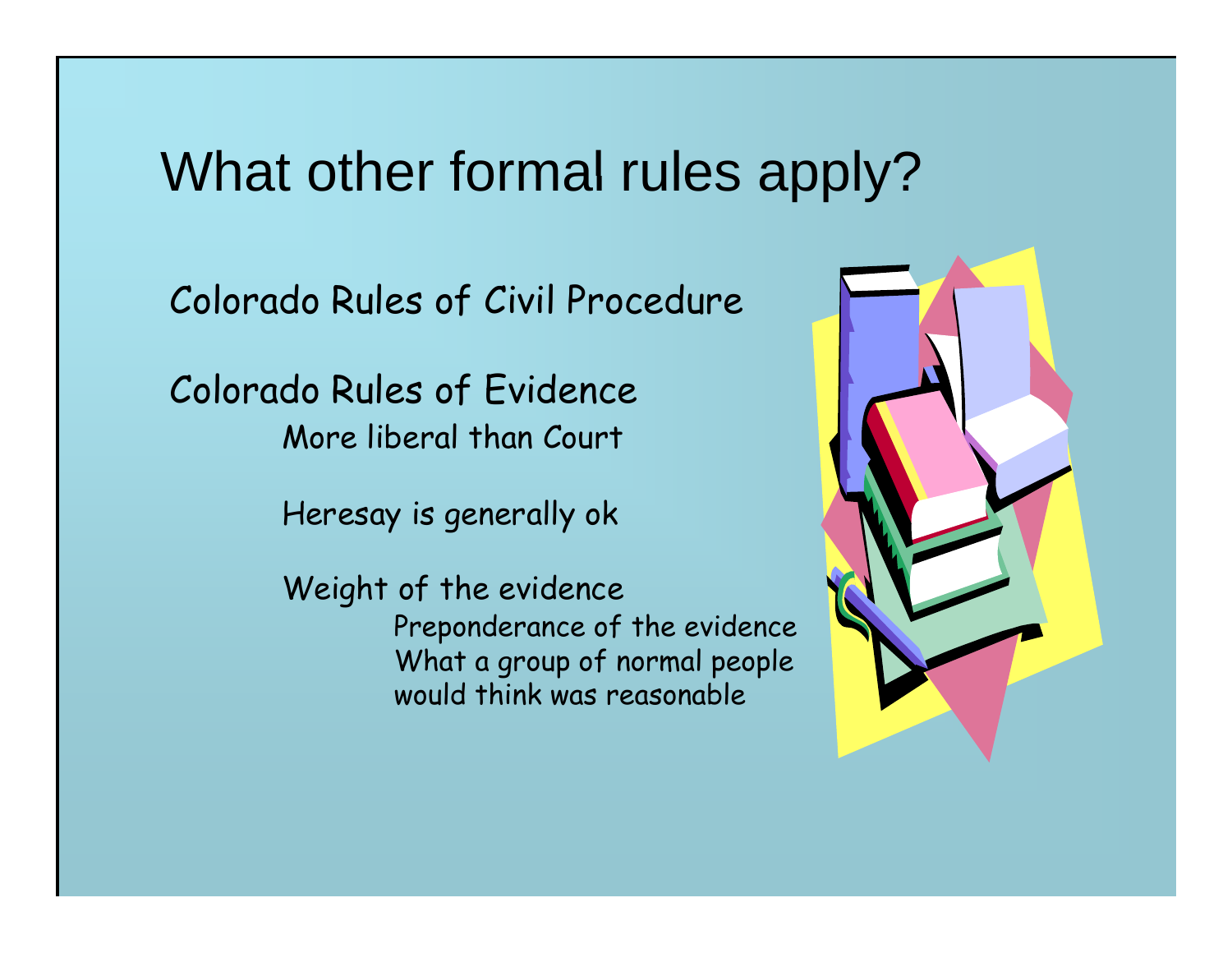# What to expect



Usually informal With Attorneys  $(Q & A)$ Without Attorneys (narrative)

Exception Big important cases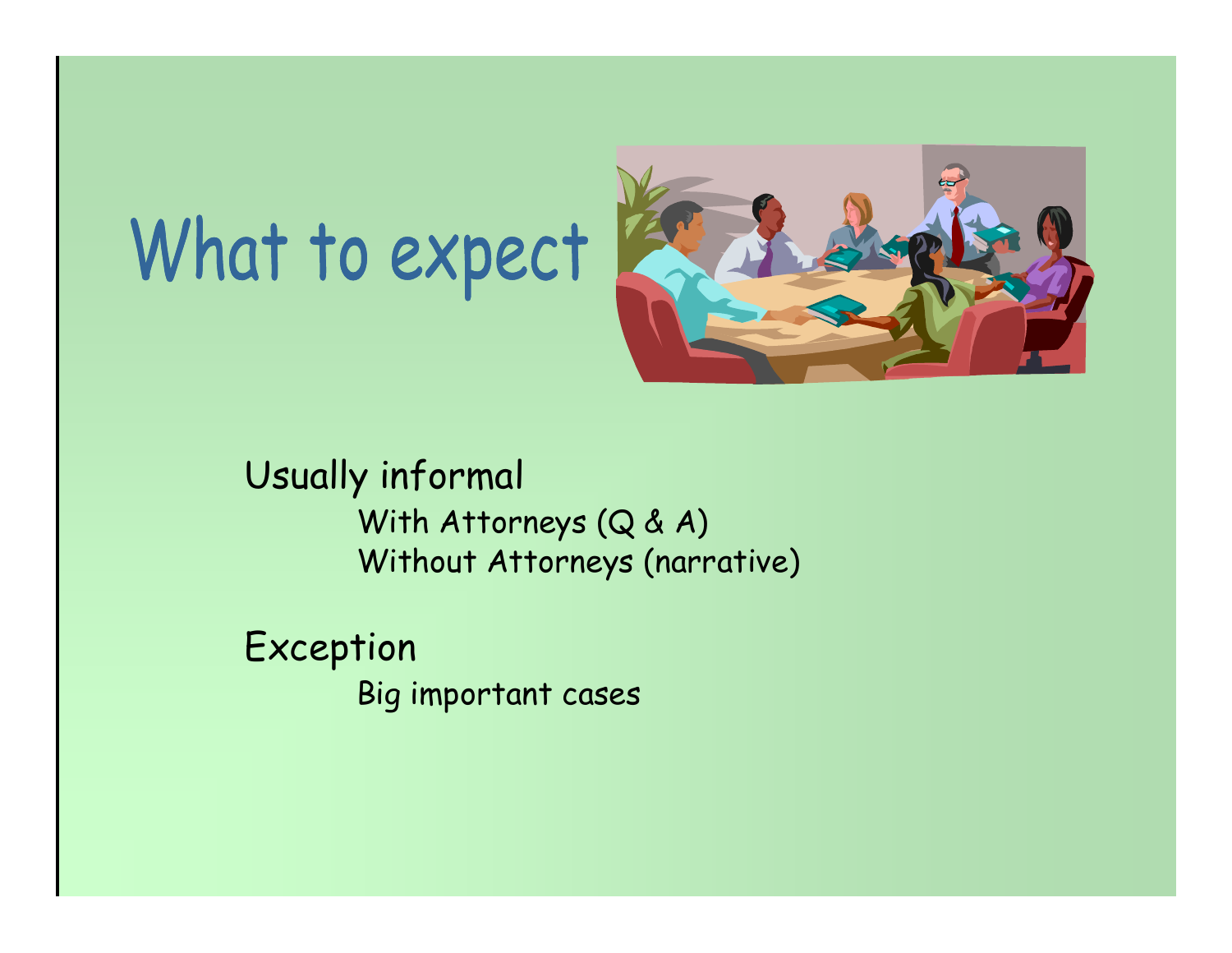### A Order of presentation

Proponent of order (The party who wants something) goes first

Other objectors or parties

### Staff (most times)



Some small informal cases it helps to just have staff inform Hearing Officer what is going on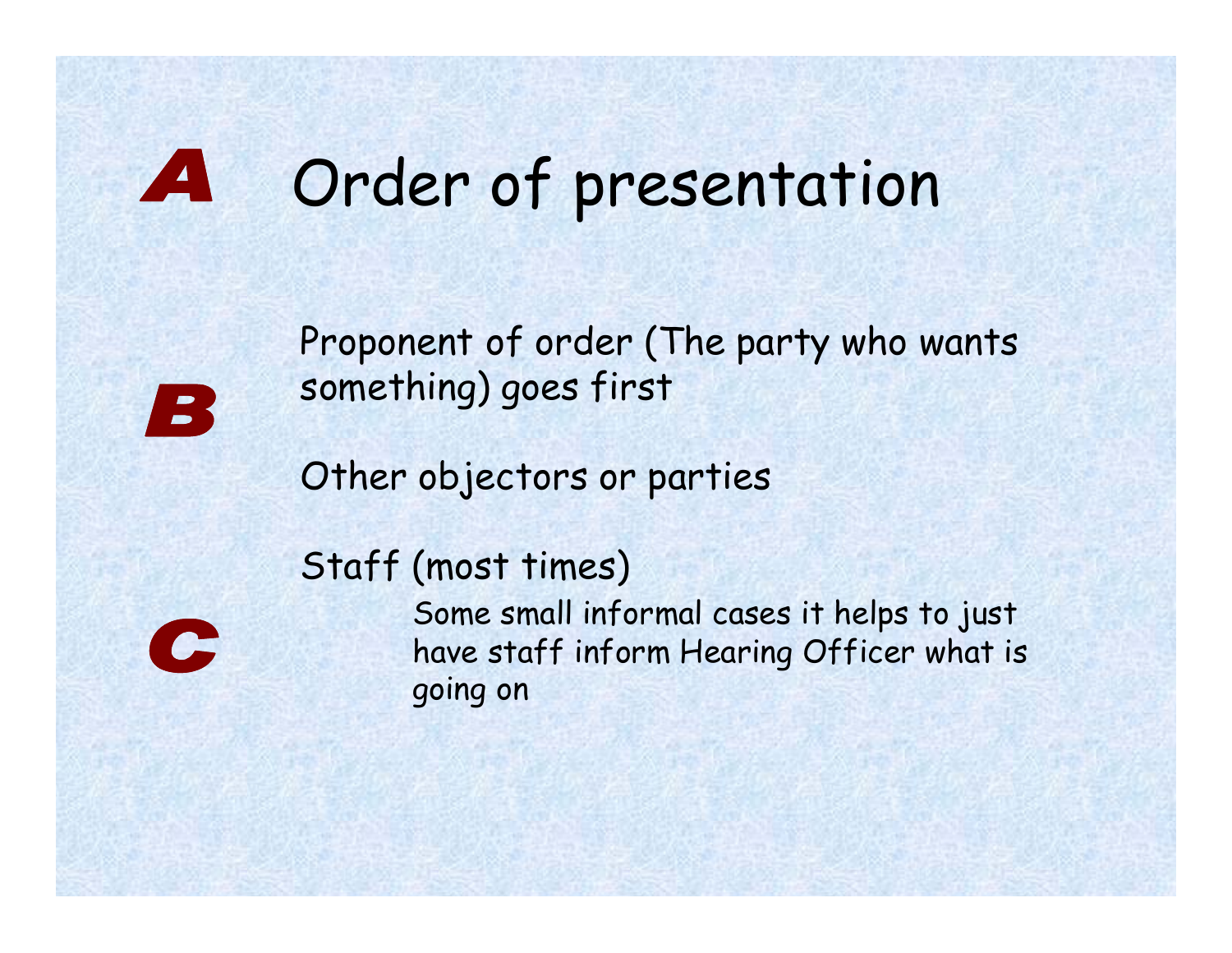Testimony

Know your facts

Tell the truth

Your attorney can help you prepare

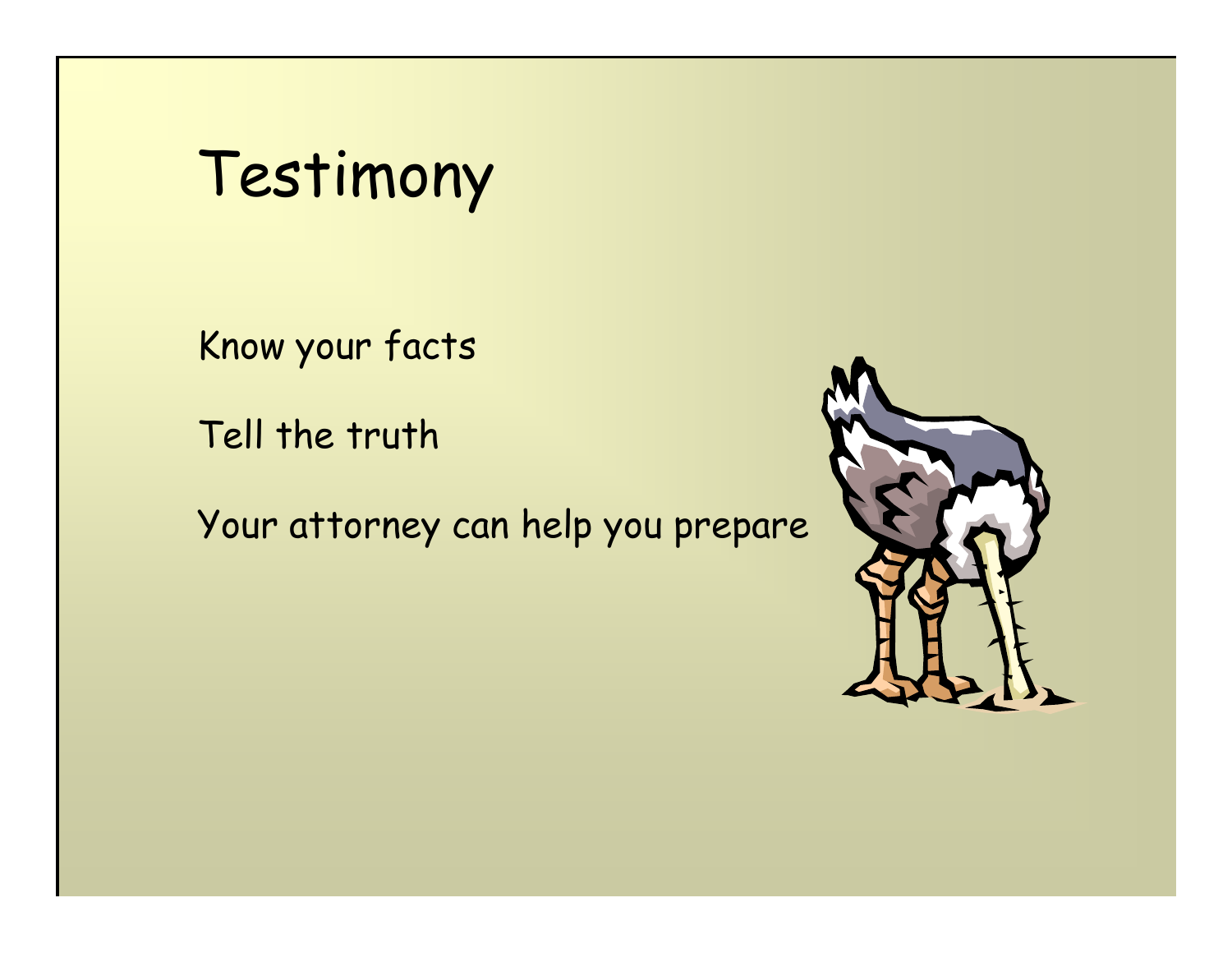

## Cross Examination



If you don't understand the question say so

Take your time (pause & think before answering)

Don't get in an argument with their attorney (or Hearing Officer)

Don't become defensive!

Again, tell the truth

Hearing Officer will ask questions as well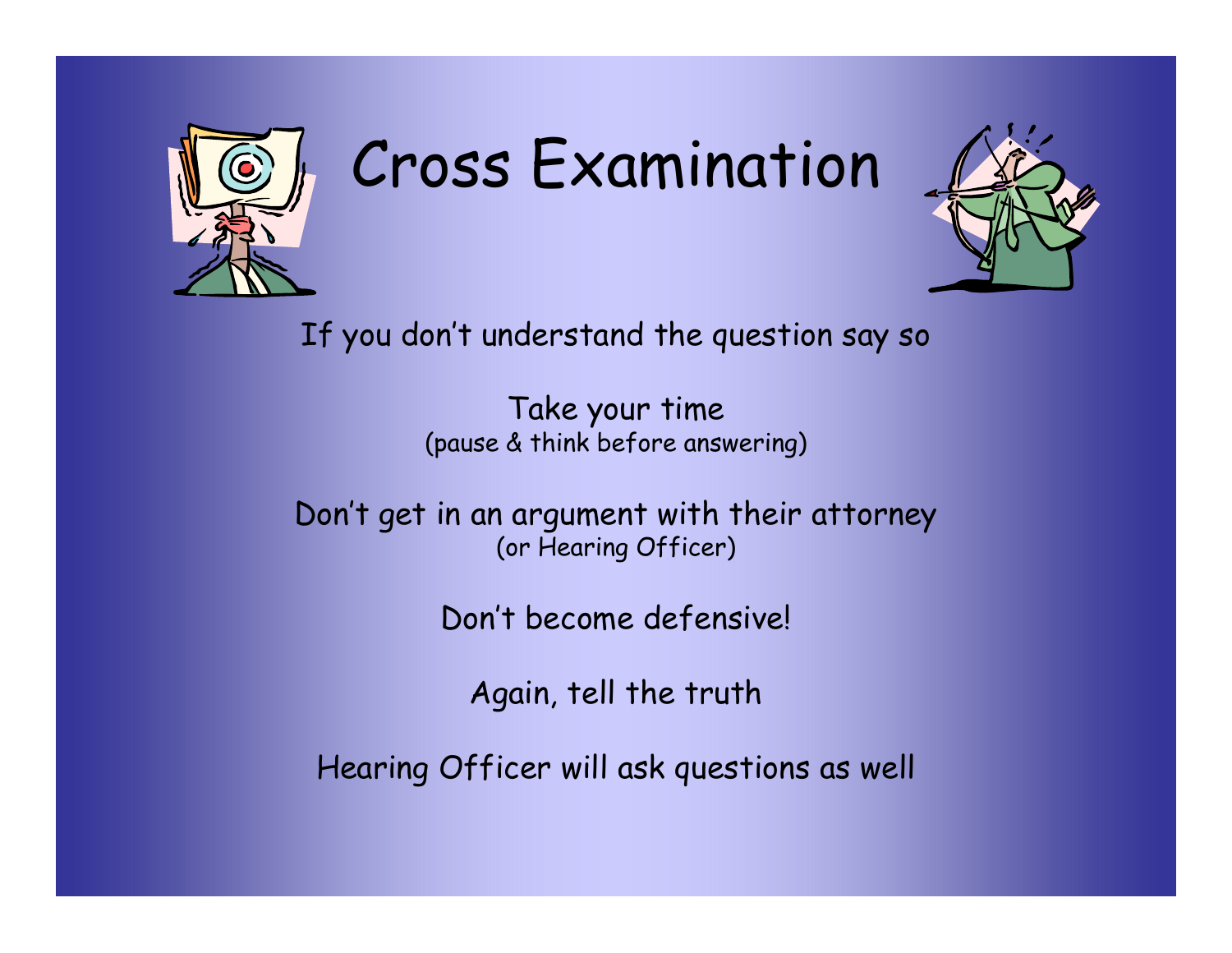# What the Hearing Officer is looking for?



Rulings are based on the evidence presented

Need certain things to issue a good ruling

When preparing your case think about:

- •How you want Hearing Officer to rule
- •What you think Hearing Officer might need in evidence to get what you want
- •Give all the facts (don't assume)